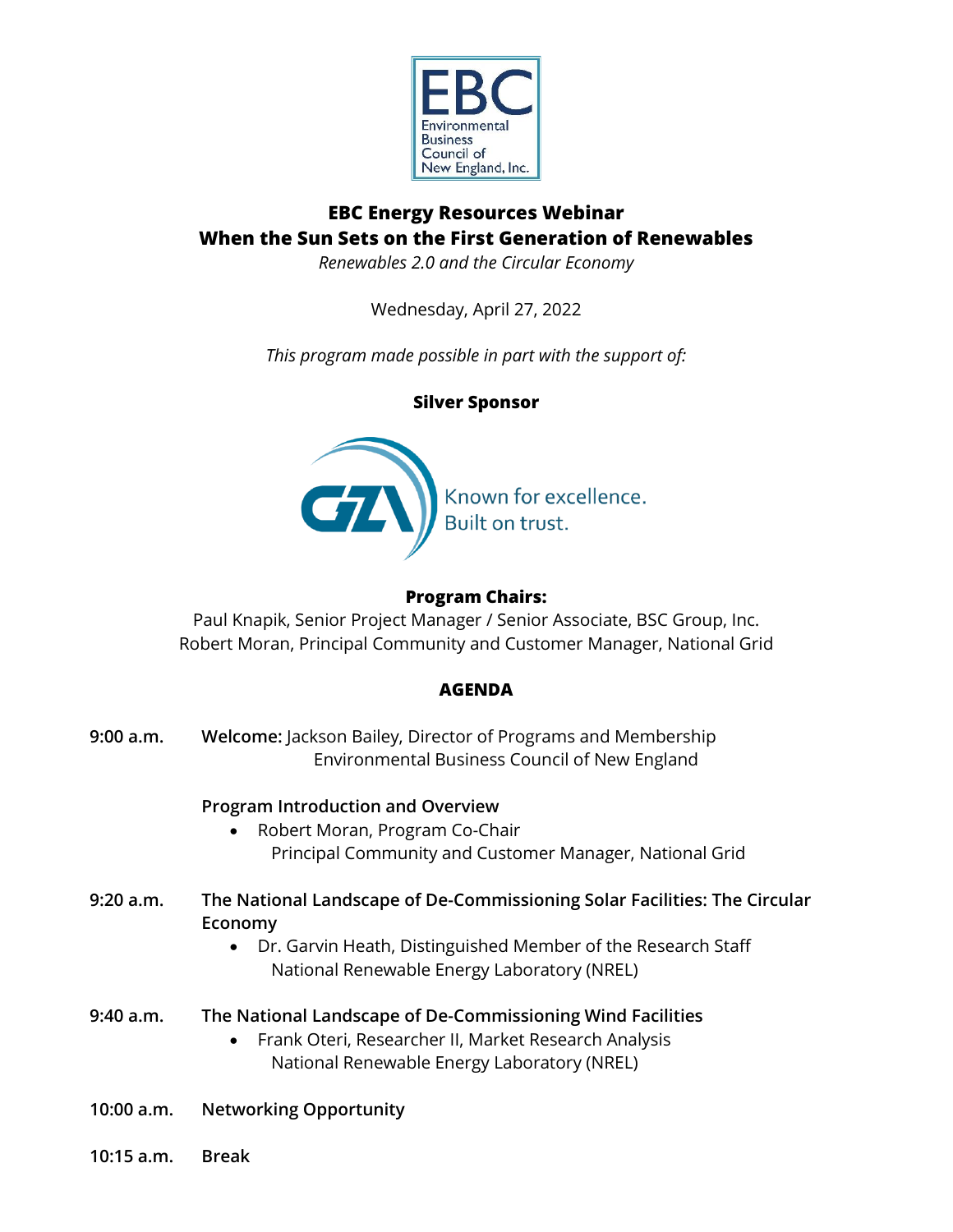### **10:20 a.m. Battery Life Cycle Management**

• Tom Newhall, Chief Operating Officer, Renewance, Inc.

## **10:40 a.m. Legal Perspective on Decommissioning Renewable Energy Facilities**

• Bonnie Heiple, Counsel, WilmerHale

### **11:00 a.m. Moderated Discussion**

**Moderator:** Paul Knapik, Program Co-Chair Senior Project Manager / Senior Associate, BSC Group, Inc.

#### **Panel Members:**

- Dr. Garvin Heath, National Renewable Energy Laboratory (NREL)
- Bonnie Heiple, WilmerHale
- Tom Newhall, Renewance, Inc.
- Frank Oteri, National Renewable Energy Laboratory (NREL)

#### **11:30 a.m. Adjourn**

#### **PROGRAM CO-CHAIRS**

**Paul Knapik,** Sr. Project Manager/Sr. Associate BSC Group, Inc. 803 Summer Street, Boston, MA 02127 774.278.8585 | pknapik@bscgroup.com

Paul Knapik is a Senior Associate, Energy market leader and member of the Ecological Services team at BSC Group, a multi-disciplinary consulting and engineering firm with six (6) New England offices including a main office in Boston, MA. Paul has over 30 years of professional experience in resource delineation and inventories, developing permitting strategies for complex, multidisciplinary projects, impact analysis, wetland mitigation site selection and design and providing expert witness testimony for utility siting applications. Paul's primary focus has been in the environmental review, siting and regulatory permitting of linear utility projects including new electric and natural gas transmission lines, electric transmission reconductoring and refurbishment projects, and electric substations.

**Robert Moran,** Principal Community and Customer Manager National Grid 245 South Main Street, Hopedale, MA 01747 M 508.922.7460 | Robert.moranjr@nationalgrid.com

Robert Moran has been with National Grid for 34 years. Bob is a Business Relationship Manager for National Grid communities and key customers, as well as a Certified Energy Manager with experience in Renewable Energy, Generator Interconnections, Contracts and Service Agreements, Emergency Planning, Energy Efficiency, Utility and Site Planning and Development, Permitting, Rate and Tariff Structures, and Government Relations.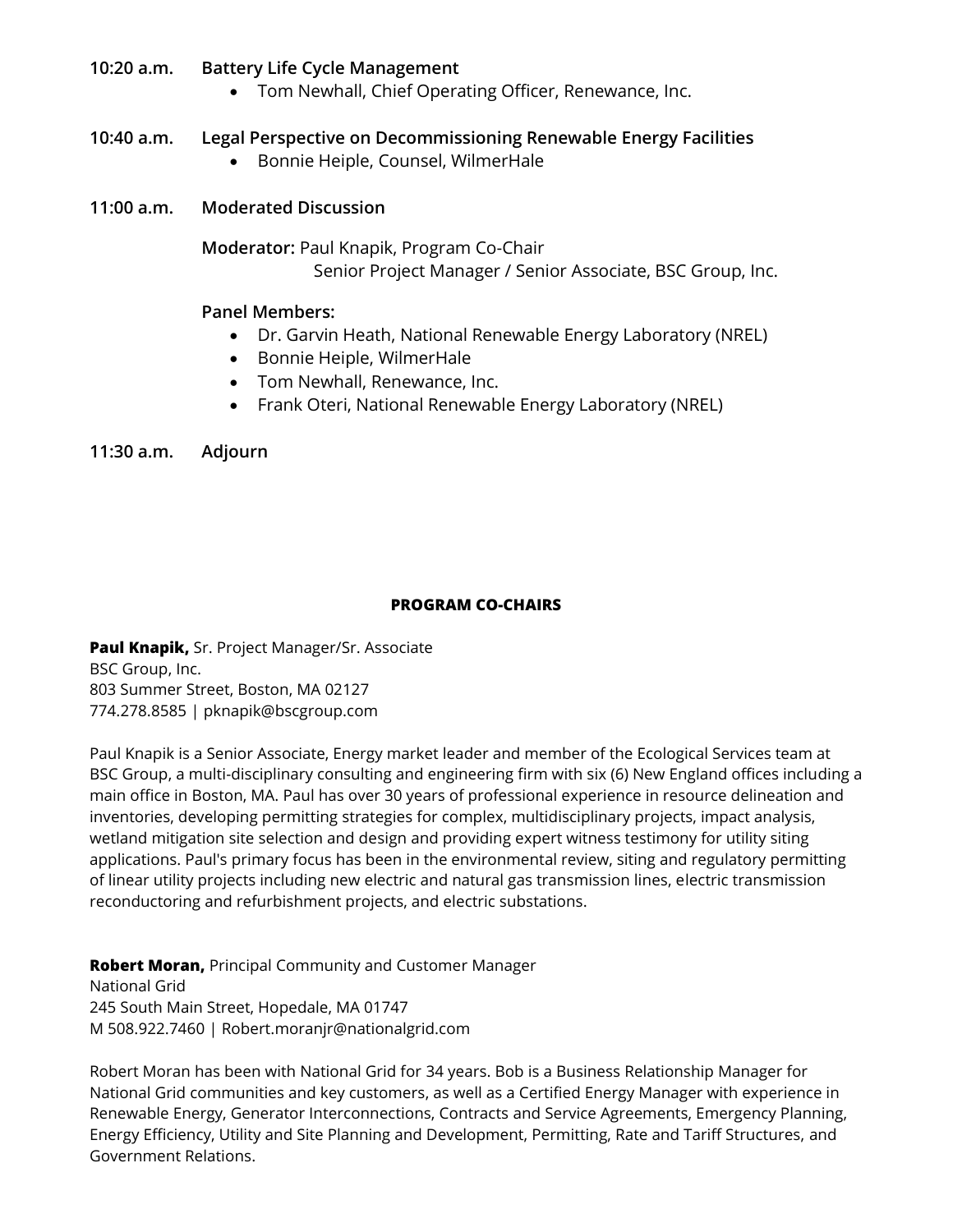#### **SPEAKERS**

**Dr. Garvin Heath,** Distinguished Member of the Research Staff National Renewable Energy Laboratory Golden, CO 80401 303.384.7460 | Garvin.Heath@nrel.gov

Garvin Heath, PhD, is a Distinguished Member of the Research Staff at the National Renewable Energy Laboratory (NREL) in Colorado, USA. For over 15 years he has worked to characterize and quantify sustainability of energy technologies, with particular focus on photovoltaics (PV). For nearly a decade, Dr. Heath has led the International Energy Agency's Photovoltaic Power Systems Task 12 (Sustainability) where the US has gained valuable insight and lessons from countries with more experience in recycling and the circular economy of PV modules. He led development of a PV recycling technology R&D Roadmap for the US Department of Energy, helped develop an ANSI voluntary Sustainability Leadership Standard for PV Module manufacturing (including end of life management), and has been advising several U.S. states considering voluntary and regulatory responses to PV end of life management challenges. Recently, he has been co-leading investigations of how human behavior impacts uptake of circular economy of PV, wind and hard disc drives.

**Bonnie Heiple,** Counsel WilmerHale 60 State Street, Boston, MA 02109 617.526.6745 | bonnie.heiple@wilmerhale.com

Bonnie Heiple is an environmental and energy lawyer whose practice encompasses regulatory, litigation and transactional matters. Ms. Heiple offers clients comprehensive advice that spans the lifecycle of projects and matters—from providing strategic counsel on compliance with federal and state requirements to negotiating commercial aspects of transactions (e.g., PILOT agreements and incentives). She advises developers and utilities in connection with energy, storage, and transmission projects, including by interfacing with relevant local, state, and federal agencies and appearing at hearings and public meetings to secure key approvals. Where project permits are challenged or other lawsuits brought, Ms. Heiple represents clients in administrative and civil litigation to efficiently resolve such disputes.

**Tom Newhall,** Chief Operating Officer Renewance, Inc. 1900 E. Golf Road, Suite 950, Schaumburg, IL 60173 518.930.885 | Thomas.newhall@renewance.net

Tom Newhall is the Co-founder and Chief Operating Officer of Renewance, Inc., a company dedicated to ensuring responsible stewardship of industrial batteries from cradle to grave. Renewance offers a suite of services across the lifecycle of stationary energy storage systems and electrical vehicles including commissioning, maintenance, warehousing, and end-of-life services. Renewance optimizes these services through its RenewanceConnect<sup>TM</sup> platform that combines cradle-to-grave asset tracking with a service ondemand (marketplace) platform to manage industrial batteries more effectively and responsibly throughout their full life cycle. Prior to co-founding Renewance, Mr. Newhall enjoyed a 25+ year career with GE, during which time he led the Global Customer Support & Warranty organization for GE Energy Storage. In this role, Mr. Newhall was responsible for developing and implementing the business strategy for collection and recycling of battery energy storage equipment at end of life.